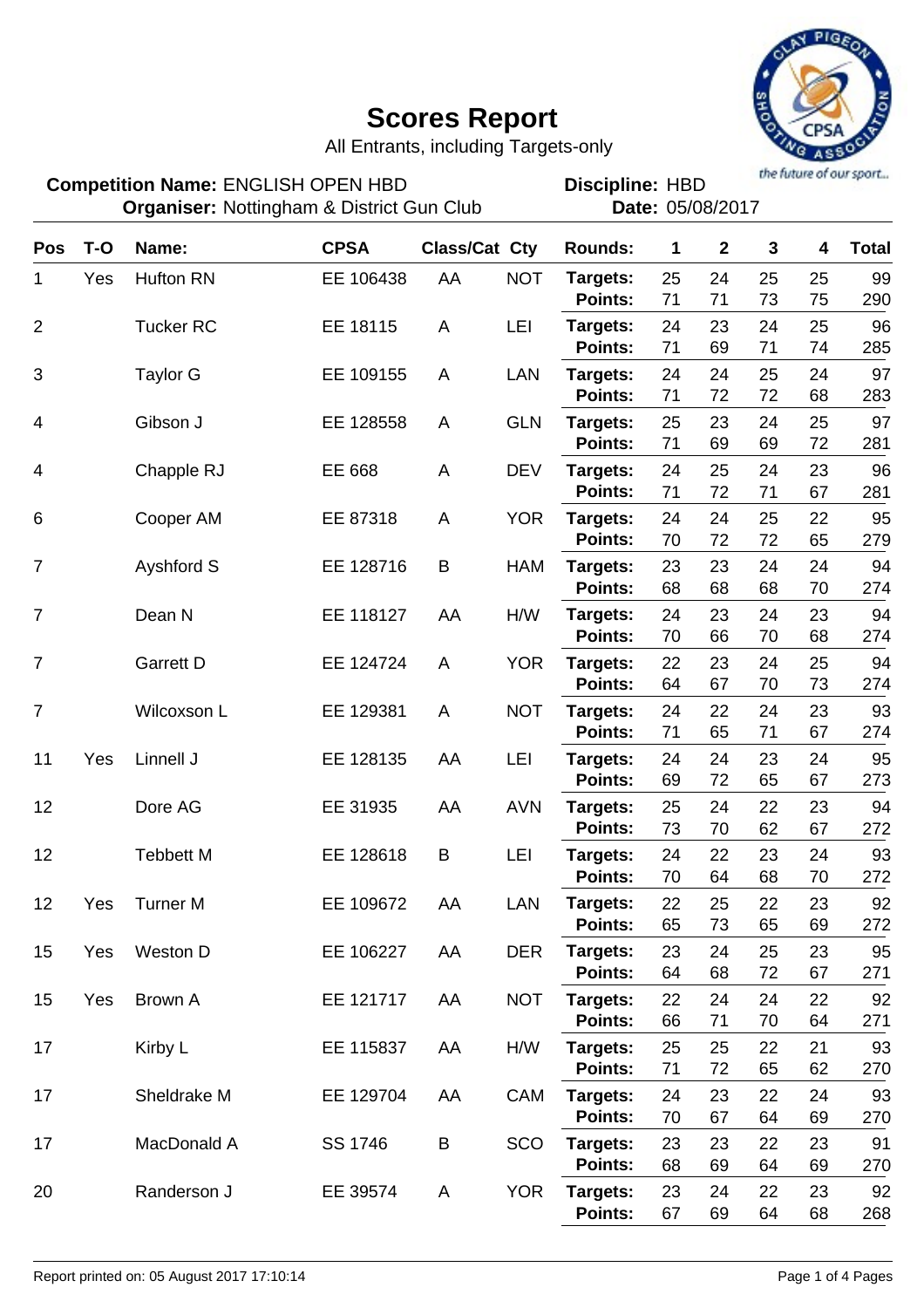

All Entrants, including Targets-only

**Pos T-O Name: CPSA Class/Cat Cty Rounds: 1 2 3 4 Total** 21 **Sinclair J SS 1647 C UKN Targets: Points:** 22 24 23 22 91 65 68 68 66 267 Sinclair J 21 **Targets:** Taylor SA EE 16753 A DER **Points:** 24 22 21 24 91 70 66 61 70 267 23 Hall JR EE 10460 B YOR Targets: **Points:** 25 23 23 21 92 73 67 66 60 266 EE 10460 23 Lewis RJ EE 12352 B DEV **Targets: Points:** 25 22 21 23 91 72 64 62 68 266 25 **Targets:** Booth GA EE 130935 C HER **Points:** 23 22 21 24 90 66 64 63 71 264 26 Ayshford J EE 128715 A AVN **Targets: Points:** 25 22 22 23 92 72 65 62 64 263 26 Twigger C EE 51803 B NOT **Targets: Points:** 22 25 22 23 92 65 72 62 64 263 28 Yes Weston C **EE 67724** A DER Targets: **Points:** 23 24 23 22 92 67 68 65 62 262 28 **Denoon R** EE 83413 A NOT **Targets: Points:** 22 23 23 23 91 61 65 69 67 262 28 **Targets:** Scott N **Targets:** SS 5385 B UKN Targets: **Points:** 25 23 23 20 91 73 64 66 59 262 SS 5385 28 **Hodgkinson G** EE 127807 A NOT Targets: **Points:** 22 20 23 25 90 63 58 67 74 262 28 Osborne P EE 130791 B YOR **Targets: Points:** 23 23 22 22 90 68 66 65 63 262 28 Yes Smith K **EE 102835 B** STA Targets: **Points:** 23 22 22 23 90 69 64 62 67 262 34 Shanks E EE 122157 B NOR **Targets: Points:** 23 23 22 23 91 66 66 63 66 261 34 Yes **Targets:** Foster I EE 128050 B SHR **Points:** 23 23 20 24 90 68 66 57 70 261 34 **Targets:** Patterson I EE 115291 AA YOR **Points:** 21 25 22 22 90 63 72 64 62 261 37 Yes Kitchen CL **EE 118936** A YOR Targets: **Points:** 22 24 21 24 91 60 68 61 70 259 37 **Targets:** Waring TD EE 123208 A DER **Points:** 22 24 23 22 91 63 69 64 63 259 37 Cerri PR EE 115894 AA H/W **Targets: Points:** 19 24 25 22 90 56 70 72 61 259 40 **Targets:** Waring DA EE 124591 B STA **Points:** 22 23 24 23 92 59 66 69 64 258 **Competition Name: ENGLISH OPEN HBD FILM READING: HBD Organiser:** Nottingham & District Gun Club **Date:** 05/08/2017 **Discipline:**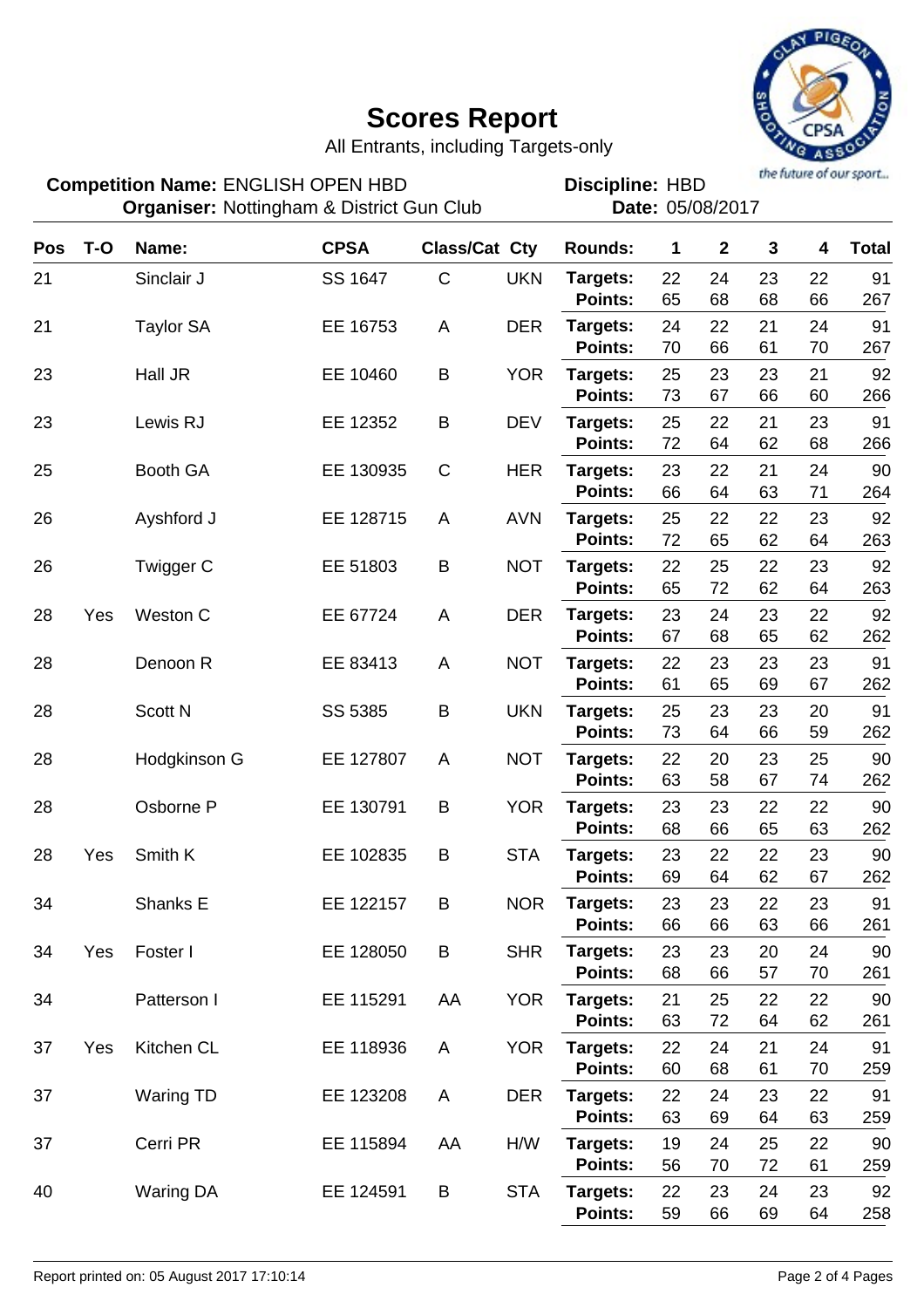

All Entrants, including Targets-only

| <b>Competition Name: ENGLISH OPEN HBD</b><br><b>Organiser: Nottingham &amp; District Gun Club</b> |       |                     |             |               | the future of our sport<br><b>Discipline: HBD</b><br>Date: 05/08/2017 |                            |             |              |          |          |              |
|---------------------------------------------------------------------------------------------------|-------|---------------------|-------------|---------------|-----------------------------------------------------------------------|----------------------------|-------------|--------------|----------|----------|--------------|
| <b>Pos</b>                                                                                        | $T-O$ | Name:               | <b>CPSA</b> | Class/Cat Cty |                                                                       | <b>Rounds:</b>             | $\mathbf 1$ | $\mathbf{2}$ | 3        | 4        | <b>Total</b> |
| 40                                                                                                |       | Stanbrook D         | EE 112080   | B             | <b>BUC</b>                                                            | Targets:<br><b>Points:</b> | 22<br>59    | 23<br>64     | 21<br>60 | 25<br>75 | 91<br>258    |
| 40                                                                                                |       | Philipson T         | EE 11811    | AA            | <b>DUR</b>                                                            | Targets:<br><b>Points:</b> | 23<br>66    | 23<br>64     | 24<br>70 | 20<br>58 | 90<br>258    |
| 40                                                                                                |       | <b>Relph P</b>      | EE 105605   | AA            | <b>CHE</b>                                                            | Targets:<br><b>Points:</b> | 21<br>61    | 23<br>64     | 22<br>64 | 24<br>69 | 90<br>258    |
| 44                                                                                                |       | Hodgkinson G        | EE 129226   | B             | <b>NOT</b>                                                            | Targets:<br><b>Points:</b> | 24<br>71    | 20<br>60     | 21<br>60 | 22<br>66 | 87<br>257    |
| 45                                                                                                |       | Jeminson M          | EE 128899   | AA            | <b>YOR</b>                                                            | Targets:<br><b>Points:</b> | 21<br>61    | 21<br>62     | 23<br>67 | 22<br>65 | 87<br>255    |
| 46                                                                                                |       | Sharpstone HS       | EE 82924    | A             | <b>NOT</b>                                                            | Targets:<br><b>Points:</b> | 22<br>65    | 25<br>72     | 19<br>54 | 23<br>63 | 89<br>254    |
| 47                                                                                                |       | <b>Thurnell I</b>   | EE 2003     | A             | <b>NFK</b>                                                            | Targets:<br><b>Points:</b> | 21<br>63    | 22<br>65     | 23<br>68 | 20<br>57 | 86<br>253    |
| 48                                                                                                |       | Anderson G          | EE 127893   | B             | <b>YOR</b>                                                            | Targets:<br><b>Points:</b> | 20<br>58    | 23<br>67     | 23<br>66 | 21<br>60 | 87<br>251    |
| 48                                                                                                | Yes   | Winn JH             | EE 9739     | A             | <b>LIN</b>                                                            | Targets:<br><b>Points:</b> | 24<br>69    | 21<br>57     | 22<br>66 | 20<br>59 | 87<br>251    |
| 50                                                                                                |       | Stanbrook C         | EE 112079   | A             | <b>BUC</b>                                                            | Targets:<br><b>Points:</b> | 19<br>55    | 22<br>63     | 22<br>64 | 22<br>66 | 85<br>248    |
| 51                                                                                                |       | Whitehead SM        | EE 108175   | A             | <b>LIN</b>                                                            | Targets:<br><b>Points:</b> | 21<br>58    | 22<br>63     | 24<br>69 | 21<br>57 | 88<br>247    |
| 51                                                                                                |       | Gregan DC           | EE 117421   | $\mathsf{C}$  | <b>DER</b>                                                            | Targets:<br><b>Points:</b> | 22<br>66    | 19<br>56     | 20<br>55 | 25<br>70 | 86<br>247    |
| 53                                                                                                |       | Lovatt NJ           | EE 6151     | A             | <b>LIN</b>                                                            | Targets:<br>Points:        | 19<br>55    | 24<br>70     | 21<br>60 | 21<br>60 | 85<br>245    |
| 54                                                                                                |       | <b>Clements LJ</b>  | EE 119315   | AA            | <b>NOT</b>                                                            | Targets:<br>Points:        | 18<br>53    | 22<br>65     | 22<br>65 | 21<br>61 | 83<br>244    |
| 55                                                                                                |       | Chaplow P           | EE 300      | AA            | <b>YOR</b>                                                            | Targets:<br>Points:        | 21<br>60    | 24<br>70     | 17<br>50 | 22<br>63 | 84<br>243    |
| 56                                                                                                | Yes   | <b>Broadbent JA</b> | EE 81068    | A             | <b>YOR</b>                                                            | Targets:<br><b>Points:</b> | 22<br>65    | 21<br>59     | 18<br>53 | 22<br>63 | 83<br>240    |
| 57                                                                                                |       | Hitchmough J        | EE 105606   | B             | <b>CHE</b>                                                            | Targets:<br>Points:        | 22<br>63    | 18<br>54     | 21<br>61 | 22<br>60 | 83<br>238    |
| 58                                                                                                |       | Titterington J      | EE 127613   | A             | LAN                                                                   | Targets:<br>Points:        | 22<br>63    | 19<br>53     | 21<br>60 | 20<br>60 | 82<br>236    |
| 59                                                                                                |       | Smith M             | EE 125835   | AA            | <b>LIN</b>                                                            | Targets:<br>Points:        | 21<br>60    | 23<br>65     | 17<br>51 | 21<br>58 | 82<br>234    |
| 60                                                                                                |       | Tristram T          | EE 130851   | A             | <b>NOT</b>                                                            | Targets:<br>Points:        | 22<br>65    | 20<br>57     | 18<br>49 | 19<br>55 | 79<br>226    |